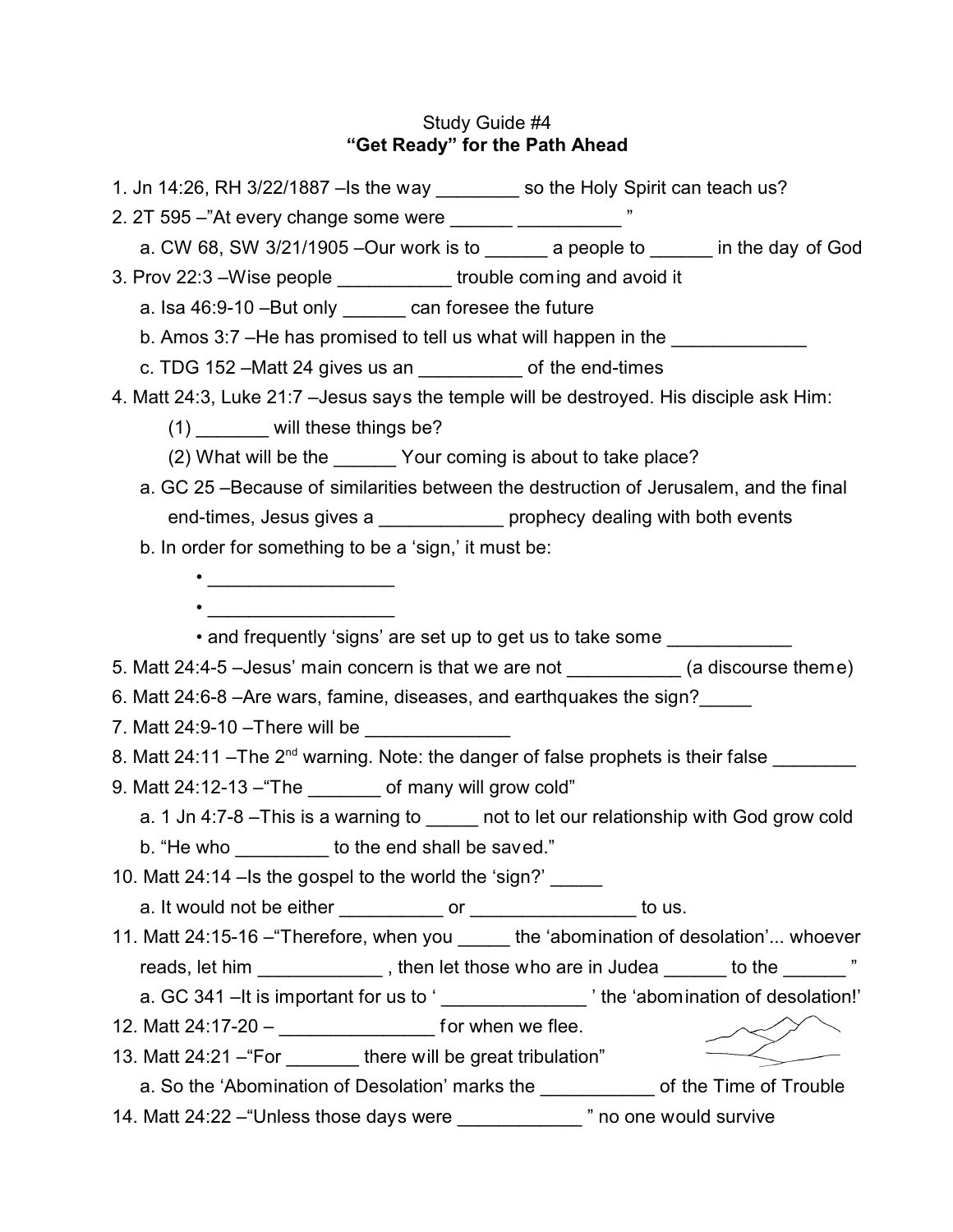15. Matt 24:23-28 –The \_\_\_\_\_\_\_\_ warning about false christs/prophets, and deceptions 16. Matt 24:29 –Immediately \_\_\_\_\_\_\_\_ the Tribulation is a 'Cosmic Event' 17. Matt 24:30-31 –Then \_\_\_\_\_\_\_\_\_ comes! 18. Where are we on this time-line? —before, or after the Time of Trouble? (EW 36) a. Dan 7:25, 12:7 –The Millerites saw a fulfillment of this prophecy in the days b. So there are actually parallels to this prophecy: 70 AD, 'Dark Ages,' End-Times 19. Isa 13:9-13, Joel 3:15-16 –'Cosmic Event' is also known as the " \_\_\_\_\_ of the Lord" a. And because God's speaks, it is also known as the ' \_\_\_\_\_\_\_\_ of God' b. Rev 6:12-17, 16:17-21 –It is the  $\qquad$  Seal And the  $\qquad$  of the 7 Last Plagues 20. The other plagues therefore, must happen the 'Voice of God' 21. Rev 15:8 –Just before the Plagues, no one is able to \_\_\_\_\_\_\_\_ the temple a. In Old Testament, people went to the temple for \_\_\_\_\_\_\_\_\_ and \_\_\_\_\_\_\_ (1 Jn 1:9) • Lk 11:24-26 - Forgiveness isn't enough, we must \_\_\_\_\_\_\_\_\_ with God (Isa 59:2) b. So if no one can enter the temple, there is \_\_\_\_ more re-connecting with God • Therefore ' Therefore ' Closes just before the Plagues (Rev 22:11) 22. The 'Abom. that causes Des.' means things are so ' all ithey have to be a. The  $\qquad \qquad$ , and  $\qquad \qquad 8$  are classic ex amples (Lk 17:26-30) b. The 'Abomination' that causes 'Desolation' is 'Close of \_\_\_\_\_\_\_\_\_\_ ' language c. EW 85-6  $-$ But there is a " $\frac{1}{2}$  \_\_\_\_\_\_\_\_\_\_\_\_\_\_\_\_\_\_\_\_\_\_ " just before the Plagues • Christ is still in the \_\_\_\_\_\_\_\_\_\_\_\_, but the "work of salvation is \_\_\_\_\_\_\_\_ " • So the A of D also marks the \_\_\_\_\_\_\_\_\_\_\_\_\_\_\_\_\_\_\_\_\_\_\_\_ of the Close of Probation (5T 451) 23. Rev 15:1, 16:1 – The "wine of God's wrath" refers to the \_\_\_ \_\_\_\_\_\_ \_\_\_ a. Rev 14:9-10 - The Plagues fall on those who receive the \_\_\_\_\_\_\_ of the \_\_\_\_\_\_ b. Therefore, worshiping the Beast, and receiving the 'Mark' is the that causes the **contract of the Plagues** 24. Lk 21:20-21, (Dan 9:26) –'Promised sign' in 1<sup>st</sup> cent. was Jerusalem being \_\_\_\_\_\_\_\_ a. 5T 464-465, (Rev 13:11-17) –Our 'promised sign' = a \_\_\_\_\_\_\_\_\_\_\_\_\_\_\_\_\_\_\_\_\_\_\_\_\_\_(USA) b. Ex 20:8-11 –At first, this law could just be a ' \_\_\_\_ \_\_\_\_\_\_\_ Sunday' c. Matt 24:21, 5T 451 – But this law marks the endotendally of both the TofT and CP 25. GC 607, Rev 13:15-17 –There are 3 phases to the \_\_\_\_\_\_\_\_\_ of Sunday observance (1) \_\_\_\_\_\_\_ and imprisonment  $(2)$  Not being able to  $\qquad$  or  $\qquad$ (3) A ' \_\_\_\_\_\_\_\_ \_\_\_\_\_\_\_\_ ' a. The Death Decree happens in connection with the Plague, (See Rev 13:15,

16:4-6, EW 36-37, GC 627-628)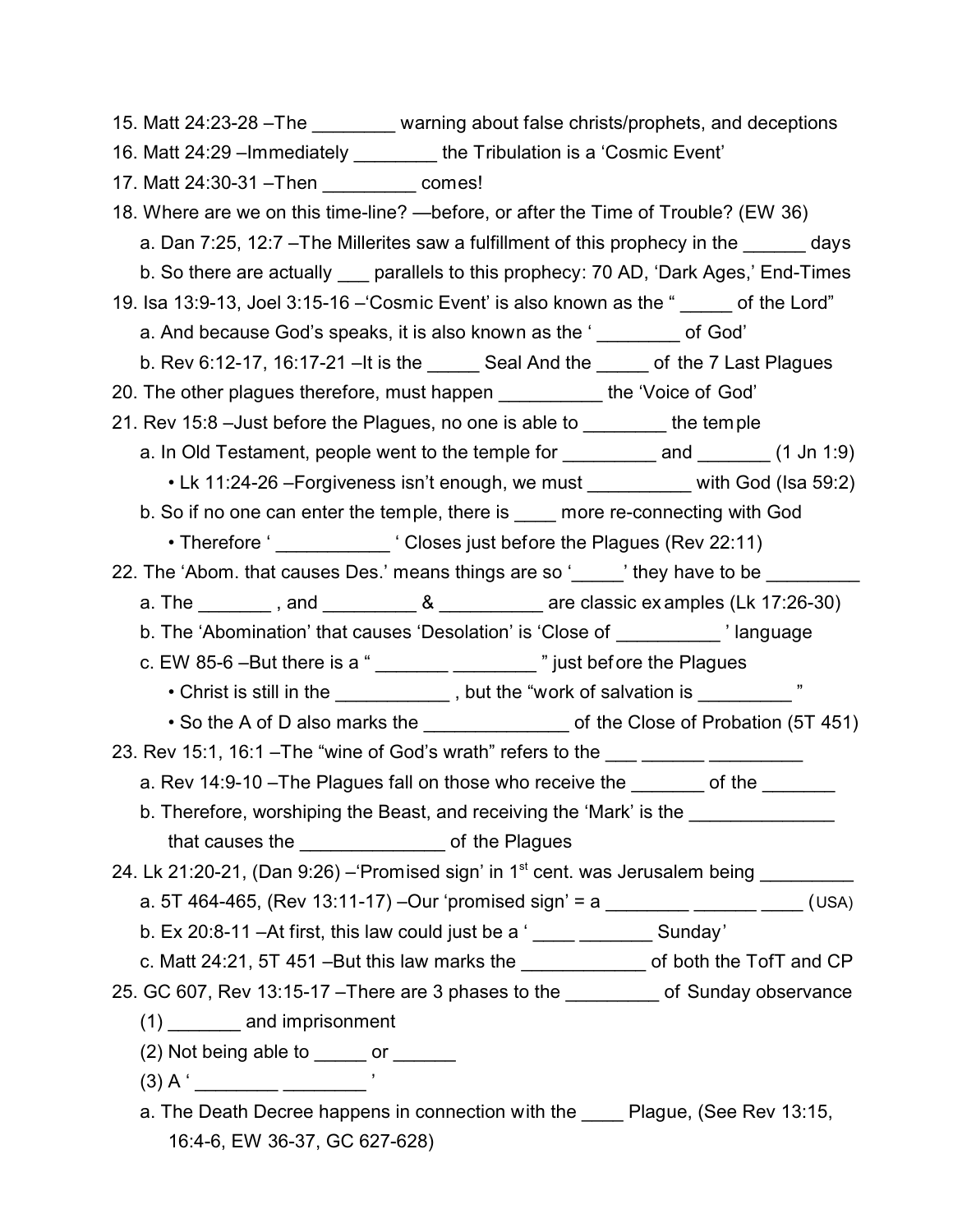- b. So, not being able to buy or sell must happen the Close of Probation and be a serious crisis
- 26. In response, there are hases to "flee to the mountains" in the end-times
	- (1) At the first national Sunday law, we flee the cities to live in the  $(5T 464-5)$ 
		- CL 9-10 We should already be in country to ' \_\_\_\_\_\_\_\_ our own \_\_\_\_\_\_\_\_\_\_
		- So the first national Sunday law is the ' \_\_\_\_\_\_\_ \_\_\_\_\_\_\_\_\_ ' to leave the cities
	- (2) GC 626 –At the DD we flee to the "most  $\&$  blaces"
- 27. In summary, consider 4 basic time period between now, and the Second Coming:
	- (1) Before the Time of Trouble: between Now and first National Sunday Law in U.S.A.
		- The End-Time 'Birth-Pain' disasters become more frequent and more intense
		- Ongoing evangelism
		- Many of God's people still in the cities, some are moving to the country in preparation for what's coming —*all should be making this move!*
	- (2) Beginning of the Time of Trouble: from the first National Sunday Law, to Not Being Able to Buy or Sell
		- The 'Birth-Pain' disasters become even more severe, frequent, intense
		- At the first National Sunday Law God's people flee the cities and go to the country, where they prepare to make and grow the things they need
		- Loud Cry / Latter Rain evangelism from these country outposts
		- Persecution begins more in earnest
	- (3) Middle of the Time of Trouble: from Not being able to Buy or Sell, until (roughly) the Close of Probation
		- The 'Birth-Pain' disasters become yet even more intense, frequent and severe
		- God's people make and grow the things they need in out-of-the-way country locations —of necessity, our lifestyle becomes very simple
		- Continued Loud Cry / Latter Rain evangelism from these country outposts
		- Severe Persecution as 'economic sanctions' are placed on God's people
	- (4) The Last Part of the Time of Trouble: from Close of Probation until Second Coming
		- The Seven Last Plagues are being poured out
		- No further evangelism as Probation has Closed
		- The Death Decree is issued in connection with the Third Plague
		- God's people Flee into the "Most Desolate and Solitary Places"
- 28. Ja 1:2-3 –All our trials are a \_\_\_\_\_\_\_ of our faith (Gen 32:26, Jn 6:68)
	- a. 1 Cor 10:13 –Promise that things won't be more than we can
	- b. Jude 24 -God Himself will \_\_\_\_\_\_ us from falling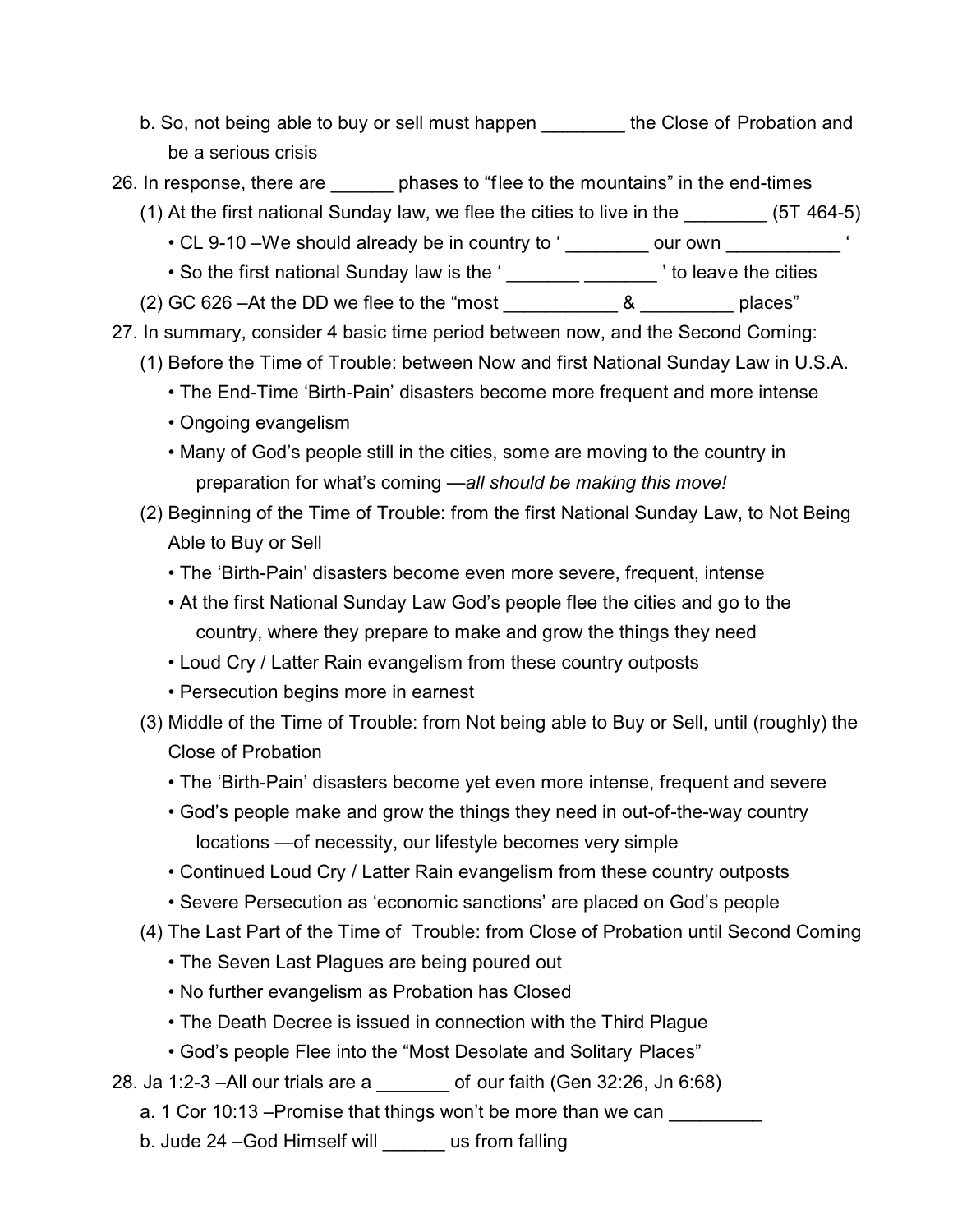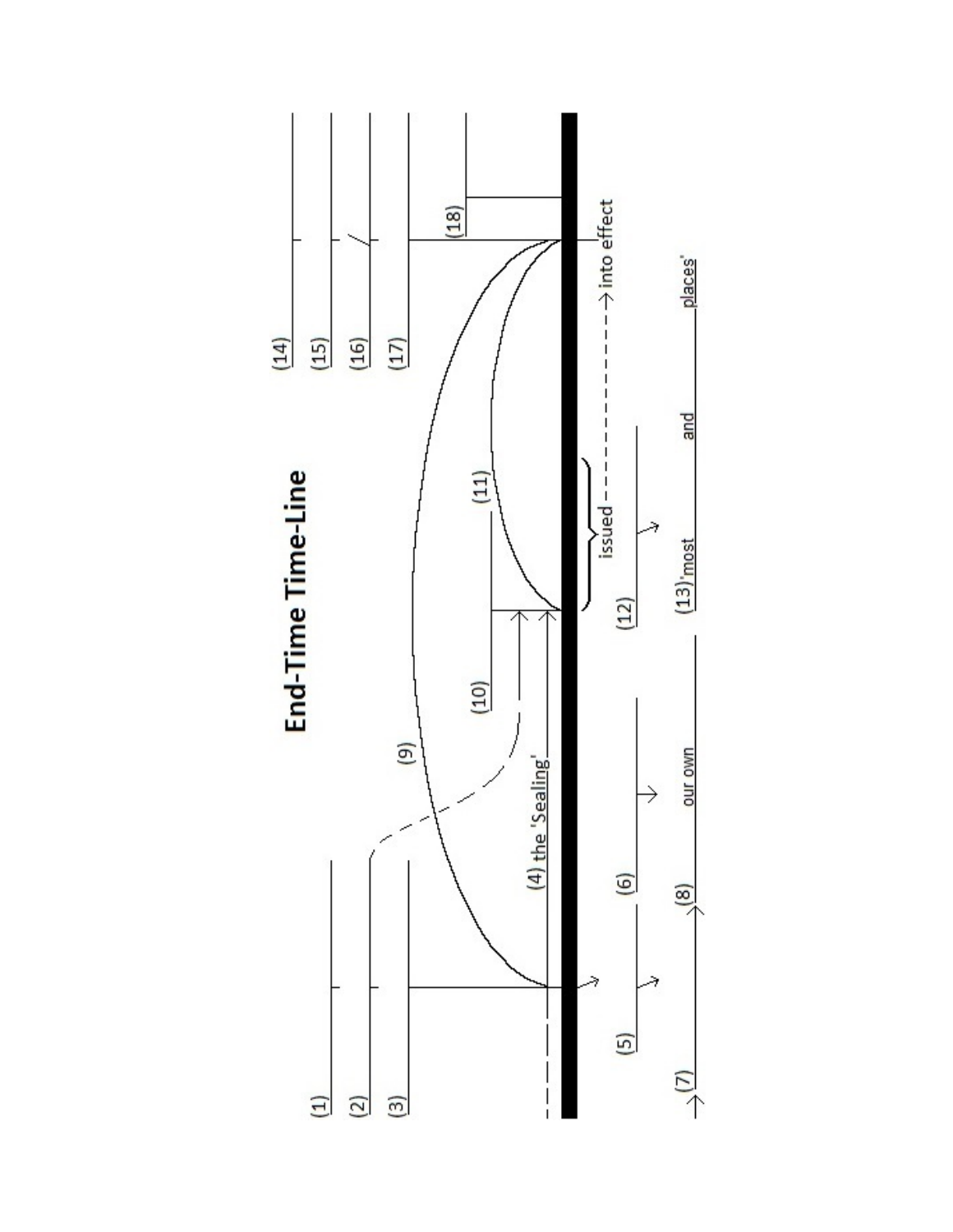### 1. *Review and Herald*, March 22, 1887

There is nothing that Satan fears so much as that the people of God shall clear the way by removing every hindrance, so that the Lord can pour out his Spirit upon a languishing church and an impenitent congregation. ... When the way is prepared for the Spirit of God, the blessing will come.

# 2. *Testimonies for the Church, Vol. 2*, page 594-595

While at Battle Creek in August, 1868, I dreamed of being with a large body of people. A portion of this assembly started out prepared to journey. We had heavily loaded wagons. As we journeyed, the road seemed to ascend. On one side of this road was a deep precipice; on the other was a high, smooth, white wall, like the hard finish upon plastered rooms.

As we journeyed on, the road grew narrower and steeper. In some places it seemed so very narrow that we concluded that we could no longer travel with the loaded wagons. We then loosed them from the horses, took a portion of the luggage from the wagons and placed it upon the horses, and journeyed on horseback.

As we progressed, the path still continued to grow narrow. We were obliged to press close to the wall, to save ourselves from falling off the narrow road down the steep precipice. As we did this, the luggage on the horses pressed against the wall and caused us to sway toward the precipice. We feared that we should fall and be dashed in pieces on the rocks. We then cut the luggage from the horses, and it fell over the precipice. We continued on horseback, greatly fearing, as we came to the narrower places in the road, that we should lose our balance and fall. At such times a hand seemed to take the bridle and guide us over the perilous way.

As the path grew more narrow, we decided that we could no longer go with safety on horseback, and we left the horses and went on foot, in single file, one following in the footsteps of another. At this point small cords were let down from the top of the pure white wall; these we eagerly grasped, to aid us in keeping our balance upon the path. As we traveled, the cord moved along with us. The path finally became so narrow that we concluded that we could travel more safely without our shoes, so we slipped them from our feet and went on some distance without them. Soon it was decided that we could travel more safely without our stockings; these were removed, and we journeyed on with bare feet.

We then thought of those who had not accustomed themselves to privations and hardships. Where were such now? They were not in the company. At every change some were left behind, and those only remained who had accustomed themselves to endure hardships. The privations of the way only made these more eager to press on to the end.

3. *Counsels to Writers and Editors*, page 68

Our work is to prepare a people to stand in the great day of God.

# 4. *Southern Watchman*, March 21, 1905

In this age, just prior to the second coming of Christ in the clouds of heaven, God calls for men who will prepare a people to stand in the great day of the Lord.

# 5. *This Day with God*, page 152 —Letter 90, 1902, 10MR 220

The twenty-fourth chapter of Matthew gives an outline of what is to come upon the world.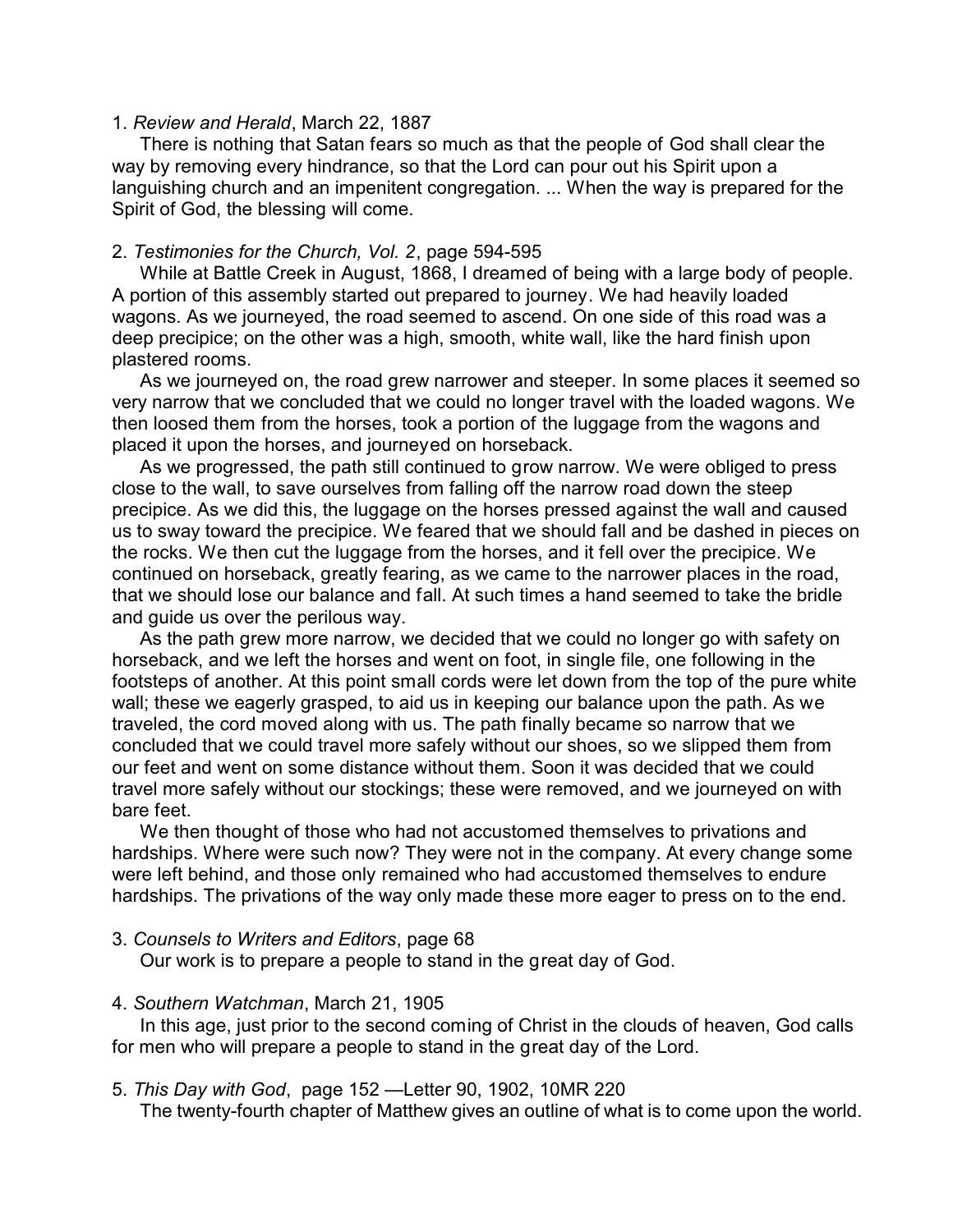## 6. *Great Controversy*, page 25

The prophecy which He uttered was twofold in its meaning; while foreshadowing the destruction of Jerusalem, it prefigured also the terrors of the last great day.

#### 7. *Great Controversy*, page 341

But Christ directed His disciples to the words of the prophet Daniel concerning events to take place in their time, and said: "Whoso readeth, let him understand."

#### 8. *Early Writings*, page 36

... The time of trouble, such as never was, had not yet commenced.

#### 9. *Early Writings*, pages 85-86

On page 33 is given the following: ..."At the commencement of the time of trouble, we were filled with the Holy Ghost as we went forth and proclaimed the Sabbath more fully."

This view was given in 1847 ..."The commencement of that time of trouble," here mentioned does not refer to the time when the plagues shall begin to be poured out, but to a short period just before they are poured out, while Christ is in the sanctuary. At that time, while the work of salvation is closing, trouble will be coming on the earth, and the nations will be angry, yet held in check so as not to prevent the work of the third angel. At that time the "latter rain," or refreshing from the presence of the Lord, will come, to give power to the loud voice of the third angel, and prepare the saints to stand in the period when the seven last plagues shall be poured out.

#### 10. *Testimonies for the Church Vol. 5*, pages 464-465

The time is not far distant, when, like the early disciples, we shall be forced to seek a refuge in desolate and solitary places. As the siege of Jerusalem by the Roman armies was the signal for flight to the Judean Christians, so the assumption of power on the part of our nation in the decree enforcing the papal sabbath will be a warning to us. It will then be time to leave the large cities, preparatory to leaving the smaller ones for retired homes in secluded places among the mountains.

#### 11. *Testimonies for the Church Vol. 5*, pages 451

By the decree enforcing the institution of the papacy in violation of the law of God, our nation will disconnect herself fully from righteousness. When Protestantism shall stretch her hand across the gulf to grasp the hand of the Roman power, when she shall reach over the abyss to clasp hands with spiritualism, when, under the influence of this threefold union, our country shall repudiate every principle of its Constitution as a Protestant and republican government, and shall make provision for the propagation of papal falsehoods and delusions, then we may know that the time has come for the marvelous working of Satan and that the end is near.

As the approach of the Roman armies was a sign to the disciples of the impending destruction of Jerusalem, so may this apostasy be a sign to us that the limit of God's forbearance is reached, that the measure of our nation's iniquity is full, and that the angel of mercy is about to take her flight, never to return. The people of God will then be plunged into those scenes of affliction and distress which prophets have described as the time of Jacob's trouble.